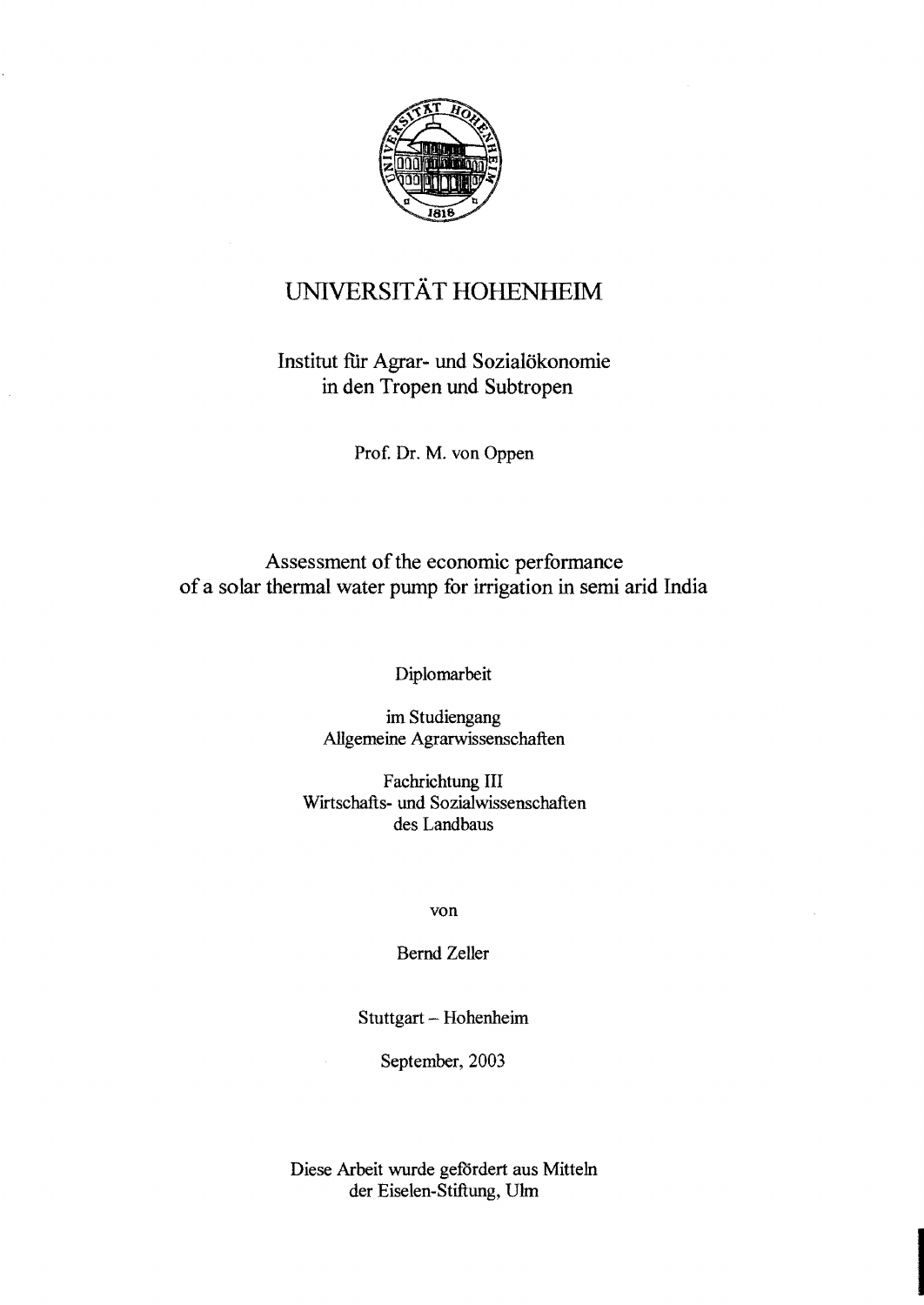## **11 ConcIusions**

In most developing countries one of the major causes for lack of economic development is the shortage of energy. In the case of Andrah Pradesh, this impact is greatly felt in the rural areas where most of the population resides. Transport to and distribution within small towns and villages becomes extremely challenging due to low population density and high intervening distances between settlements. Power supply for agricultural purpose is insufficient and lack ofenergy for irrigation regularly results in crop failures with drastic consequences for many farmers.

With a solar pump, energy is not available on demand, and the daily variation in solar power generation necessitates the storage of a surplus of water pumped on sunny days for use on cloudy days. In view of the fluctuating water demand of any irrigation scheme, solar energy needs to be reserved in the form of either electricity in batteries of lifted water in a storage tank. The suitability of solar power for lifting water to irrigate plants is undeniable because of the complementarity between solar irradiance and water requirements of crops. The more intensively the sun is shining the higher is the power to supply irrigation water while on the other hand on rainy days irrigation is neither possible nor needed.

The theoretical analyses of the solar thermal system developed by Stiletto Engineers showed that this system can be an useful device in areas where power supply is insufficient. It has become obvious that the SSP can be successfully integrated into small seale farming systems. Short-term fluctuations in demand and supply should be covered by a water storage tank, while long-term variation can be accommodated by cutting the peak water demand with careful planning of cropping patterns.

The constant fall of ground water tables due to overexploitation of ground water resources is another major problem in many parts of the state.

Generally it is not economic to lift water for irrigation through very high heads because increasing the lift increases the cost, and the cost of supplying water for irrigation should not be more than the value of the additional crop that can be grown.

The concept of watershed development and management starts with the assumption that water is the most limited resource in certain areas of the semi arid tropics and that falling groundwater tables will be a serious problem, as regards increasing and sustaining agricultural production in the long run.